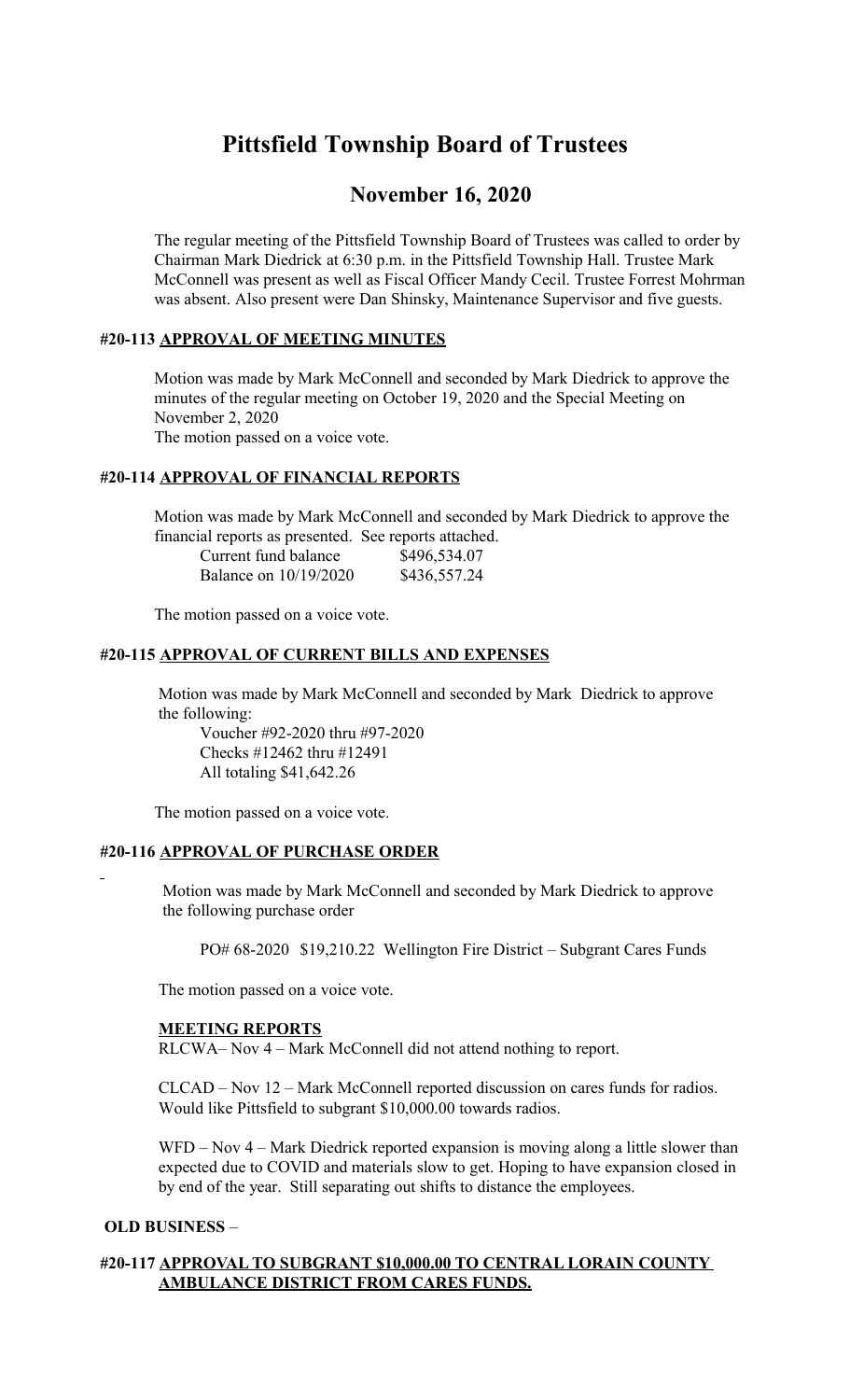Motion was made by Mark Diedrick and seconded by Mark McConnell to subgrant \$10,000.00 in Cares Fund money to the Central Lorain County Ambulance District. The funds will be used towards purchase of radios. The motion passed on a voice vote.

# **#20-118 APPROVAL TO DO BLANKET CERTIFICATE FOR \$10,000.00 FOR AUTOMATIC DOORS FOR TOWNHALL**

 Motion was made by Mark Diedrick and seconded by Mark McConnell to do blanket certificate for automatic doors for townhall. The motion passed on a voice vote.

# **#20-119 APPROVAL TO DO BLANKET CERTIFICATE FOR \$5,000.00 FOR MOTION ACTIVATED LIGHTING FOR TOWNHALL**

 Motion was made by Mark Diedrick and seconded by Mark McConnell to do blanket certificate for \$5,000.00 for motion activated lighting for townhall. The motion passed on a voice vote.

# **#20-120 APPROVAL TO DO PO FOR \$600.00 FOR TOUCH FREE SOAP AND TOWEL DISPENSERS AND SUPPLIES IN TOWNHALL BATHROOMS.**

 Motion was made by Mark McConnell and seconded by Mark Diedrick to do PO for \$600.00 for touch free soap and towel dispensers and supplies for townhall bathrooms.

The motion passed on a voice vote.

# **#20-121 APPROVAL TO DO PO FOR \$2,000.00 FOR TOUCHLESS FAUCETS FOR TOWNHALL BATHROOMS.**

 Motion was made by Mark McConnell and seconded by Mark Diedrick to do PO for \$2,000.00 for touchless faucets for townhall bathrooms. The motion passed on a voice vote.

# **#20-122 APPROVAL TO DO PO FOR \$15,000.00 FOR ELECTRONIC UPGRADES TO TOWNHALL FOR WI-FI AND VIDEO STREAMING MEETINGS.**

 Motion was made by Mark McConnell and seconded by Mark Diedrick to do PO for \$15,000.00 for electronic upgrades to townhall for Wi-fi, and video streaming meetings.

The motion passed on a voice vote.

# **#20-123 APPROVAL TO DO BLANKET CERTIFICATE FOR \$1500.00 FOR TREE TRIMMING ALONG TOWNSHIP ROADSIDES.**

 Motion was made by Mark McConnell and seconded by Mark Diedrick to do PO for \$1500.00 for tree trimming along township roadsides. The motion passed on a voice vote.

# **NEW BUSINESS** –

Trustees decide to hold December year end meeting on December 31, 2020 at 3:00 P.M. The Organizational Meeting will be held January 4, 2021 at 6:30 P.M.

# **ZONING BUSINESS**

New house permit on Merriam

# **ROAD AND MAINTENANCE**

 Dan and Mark McConnell to have a virtual meeting about Pitts Road report. Whitney Road bridge may be open by second week of December.

# **#20-124 ADJOURNMENT**

Motion was made by Mark McConnell and seconded by Mark Diedrick to adjourn